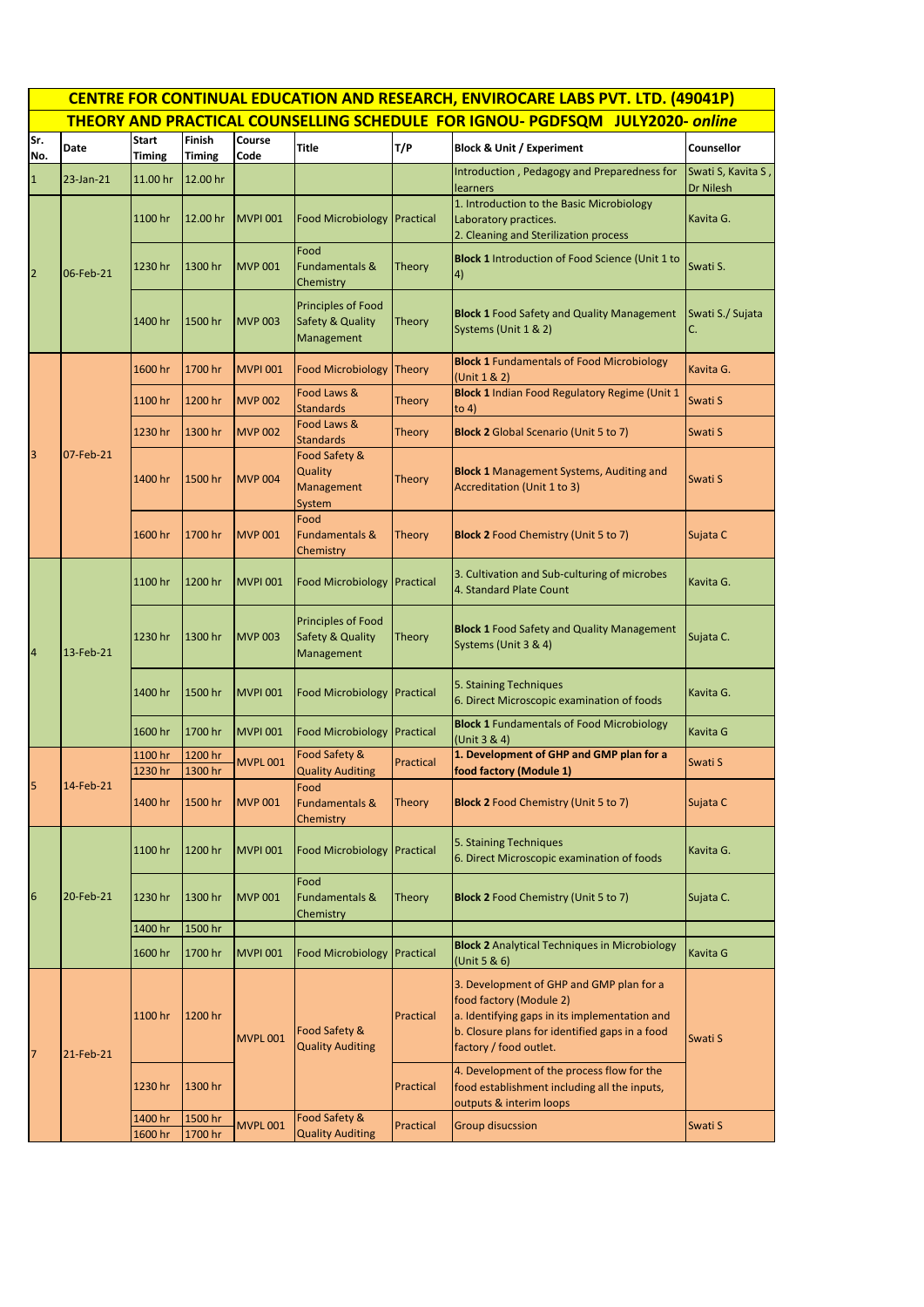| $\overline{\mathbf{8}}$ |                |           | 1100 hr                                                                          | 1200 hr   | <b>MVPI 001</b>                                                                                                                                                                                                | <b>Food Microbiology</b>                                               | Theory        | <b>Block 2 Analytical Techniques in Microbiology</b><br>(Unit 5 & 6)                                                                                                                                    | Kavita G  |
|-------------------------|----------------|-----------|----------------------------------------------------------------------------------|-----------|----------------------------------------------------------------------------------------------------------------------------------------------------------------------------------------------------------------|------------------------------------------------------------------------|---------------|---------------------------------------------------------------------------------------------------------------------------------------------------------------------------------------------------------|-----------|
|                         |                | 27-Feb-21 | 1230 hr                                                                          | 1300 hr   | <b>MVP 002</b>                                                                                                                                                                                                 | Food Laws &<br><b>Standards</b>                                        | Theory        | <b>Block 3</b> Export and Import Laws and<br>Regulations (Unit 8 to 10)                                                                                                                                 | Swati S   |
|                         |                |           | 1400 hr                                                                          | 1500 hr   | <b>MVP 003</b>                                                                                                                                                                                                 | <b>Principles of Food</b><br><b>Safety &amp; Quality</b><br>Management | <b>Theory</b> | <b>Block 2</b> Risk Analysis (Unit 5 to 6)                                                                                                                                                              | Swati S   |
|                         |                |           | 1600 hr                                                                          | 1700 hr   | <b>MVPI 001</b>                                                                                                                                                                                                | <b>Food Microbiology</b>                                               | Practical     | 7. Enumeration of fungi and yeasts                                                                                                                                                                      | Kavita G. |
|                         |                |           | 1100 hr                                                                          | 1200 hr   | <b>MVPI 001</b>                                                                                                                                                                                                | Food Microbiology Practical                                            |               | 11. Detection of Coli forms and Indicator<br>Organisms.<br>(1) Most Probable Number                                                                                                                     | Kavita G. |
|                         |                |           | 1230 hr                                                                          | 1300 hr   | <b>MVP 001</b>                                                                                                                                                                                                 | Food<br><b>Fundamentals &amp;</b><br>Chemistry                         | Theory        | <b>Block 4 Food Processing and Preservation (Unit Swati S)</b><br>15 to 17)                                                                                                                             |           |
|                         | $\overline{9}$ | 06-Mar-21 | 1400 hr                                                                          | 1500 hr   | <b>MVP 004</b>                                                                                                                                                                                                 | Food Safety &<br>Quality<br>Management<br>System                       | Theory        | <b>Block 3 ISO 22000:2005 (Unit 8 to 11)</b>                                                                                                                                                            | Swati S   |
|                         |                |           | 1600 hr                                                                          | 1700 hr   | <b>MVP 003</b>                                                                                                                                                                                                 | <b>Principles of Food</b><br><b>Safety &amp; Quality</b><br>Management | <b>Theory</b> | <b>Block 3 HACCP (Unit 9 to 12)</b>                                                                                                                                                                     | Swati S   |
|                         |                |           | 1100 hr                                                                          | 1200 hr   | <b>MVP 004</b>                                                                                                                                                                                                 | Food Safety &<br><b>Quality</b><br>Management<br>System                | <b>Theory</b> | Block 2 ISO 9001:2000/2008 (Unit 4 to 7)                                                                                                                                                                | Swati S   |
| 10                      |                | 07-Mar-21 | 1230 hr                                                                          | 1300 hr   | <b>MVPL 001</b>                                                                                                                                                                                                | Food Safety &<br><b>Quality Auditing</b>                               | Practical     | 5 & 6 Development of FSMS (Module 1)<br>a. Data Collection and hazard identification<br>(Physical, Chemical and microbiological)<br>b. Hazard Analysis (Usage of FMEA technique<br>for risk assessment) | Swati S   |
|                         |                |           | 1400 hr                                                                          | 1500 hr   |                                                                                                                                                                                                                |                                                                        | Practical     | 7. Development of methodology (decisions<br>tree) as per clause 7.4.4 of ISO 22000 for a food<br>establishment                                                                                          |           |
|                         |                |           | 1600 hr                                                                          | 1700 hr   | <b>MVP 003</b>                                                                                                                                                                                                 | <b>Principles of Food</b><br><b>Safety &amp; Quality</b><br>Management | <b>Theory</b> | <b>Block 2 Risk Analysis (Unit 7 to 8)</b>                                                                                                                                                              | Swati S   |
|                         |                |           | 1100 hr                                                                          | 1200 hr   | <b>MVPI 001</b>                                                                                                                                                                                                | <b>Food Microbiology</b>                                               | Practical     | 9. Assessment of surface sterilization using<br>swab and rinse method                                                                                                                                   | Kavita G. |
| 11                      |                | 13-Mar-21 | 1230 hr                                                                          | 1300 hr   |                                                                                                                                                                                                                |                                                                        | Practical     | Developing FSMS (Module 4)<br>Traceability system as a tool for, Recall /<br>Withdrawal (ISO 22005: 2007)                                                                                               |           |
|                         |                |           | Food Safety &<br><b>MVPL001</b><br><b>Quality Auditing</b><br>1400 hr<br>1500 hr | Practical | <b>Application of ISO 9001 Model</b><br>a. Understanding Process approach<br>b. defining quality policy and objective<br>c. Corrections corrective action and preventive<br>action<br>d. Continual improvement | Swati S                                                                |               |                                                                                                                                                                                                         |           |
|                         |                |           | 1600 hr                                                                          | 1700 hr   | <b>MVPI 001</b>                                                                                                                                                                                                | Food Microbiology Practical                                            |               | 11. Assessment of water by MPN method                                                                                                                                                                   | Kavita G. |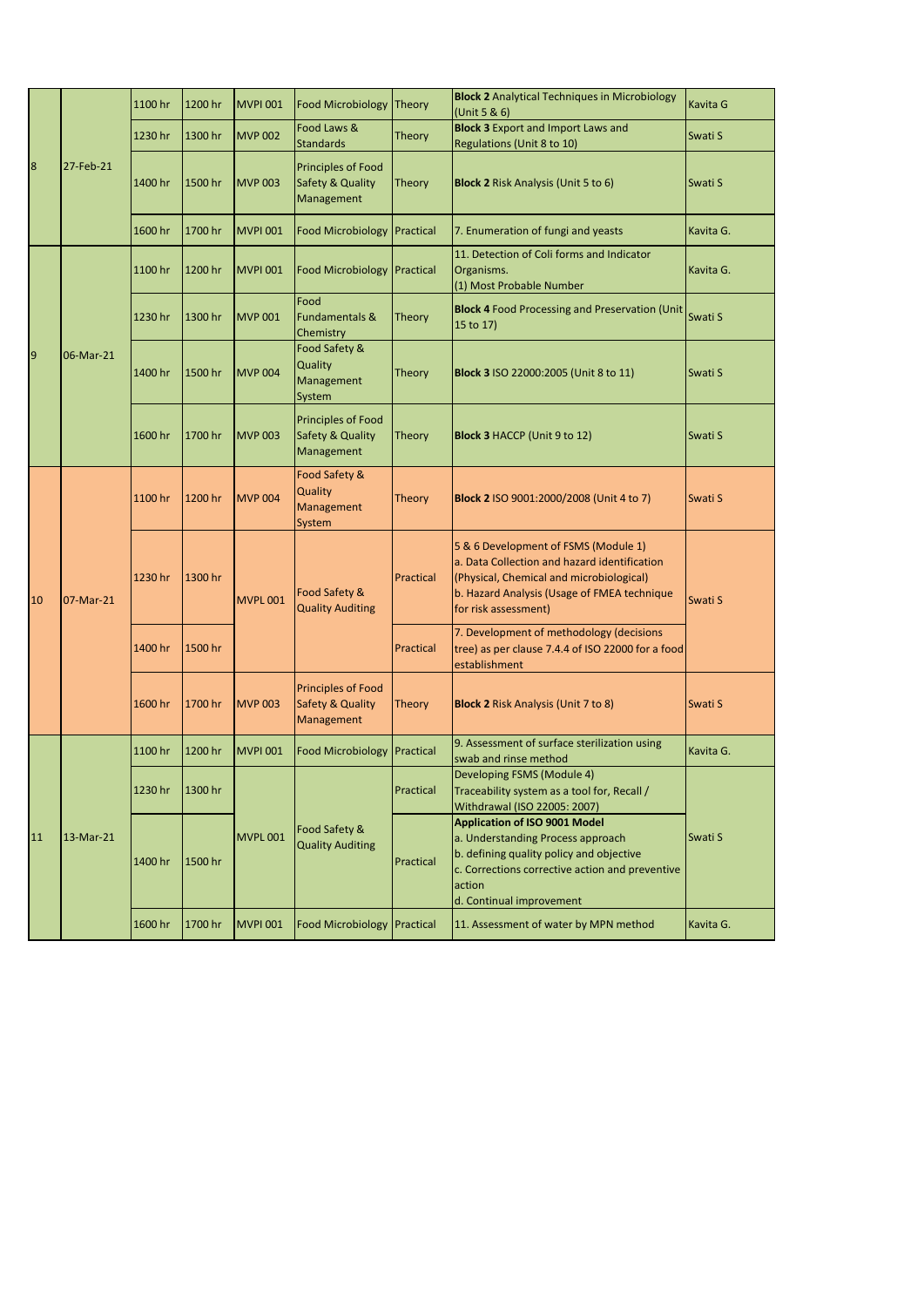| 12 |    | 14-Mar-21 | 1100 hr | 1200 hr | <b>MVPL001</b>  | Food Safety &<br><b>Quality Auditing</b>                               | Practical        | 14. Food Laws (Module 1): Identification of<br>legal requirements for following food groups<br>product standards: (a) Fruit / vegetables, (b)<br>Dairy, (c) Meat & Meat products (d) Cereal,<br>Pulses and Oilseeds (e) fish and sea foods (f)<br>and ready to eat foods (specific legal<br>requirements) | Swati S   |
|----|----|-----------|---------|---------|-----------------|------------------------------------------------------------------------|------------------|-----------------------------------------------------------------------------------------------------------------------------------------------------------------------------------------------------------------------------------------------------------------------------------------------------------|-----------|
|    |    |           | 1230 hr | 1300 hr |                 |                                                                        | Practical        | 15. Food Laws (Module 2): Hygienic<br>requirements for manufacturing premises as<br>per legal requirements. Food Laws (Module 3):<br>Design label for any food product                                                                                                                                    |           |
|    |    |           | 1400 hr | 1500 hr | <b>MVPL001</b>  | Food Safety &<br><b>Quality Auditing</b>                               | Practical        | 15. Food Laws (Module 2): Hygienic<br>requirements for manufacturing premises as<br>per legal requirements. Food Laws (Module 3):<br>Design label for any food product                                                                                                                                    | Swati S   |
|    |    |           | 1100 hr | 1200 hr | <b>MVPI 001</b> | <b>Food Microbiology Practical</b>                                     |                  | 10. Assessment of air using surface<br>impingment                                                                                                                                                                                                                                                         |           |
|    | 13 | 20-Mar-21 | 1400 hr | 1500 hr | <b>MVPI 001</b> | Food Microbiology Theory                                               |                  | <b>Block 2 Analytical Techniques in Microbiology</b><br>(Unit 7 & 8)                                                                                                                                                                                                                                      | Kavita G. |
|    |    |           | 1600 hr | 1700 hr | <b>MVPI 001</b> | Food<br>Microboiology                                                  | Practical        | 12. Interpretations of Microbiological Data and<br>its inferences                                                                                                                                                                                                                                         |           |
|    |    | 21-Mar-21 | 1100 hr | 1200 hr | <b>MVPL 001</b> | Food Safety &<br><b>Quality Auditing</b>                               | Practical        | 8 & 9 Development of FSMS (Module 2)<br>(a) Development of OPRP (Operational pre-<br>requisite programme) and development of<br>HACCP Plan (critical limits including rationale<br>for limits), monitoring procedure, correction<br>and corrective measures<br>(b) Managing unsafe product.               | Swati S   |
|    | 14 |           | 1400 hr | 1500 hr |                 |                                                                        | <b>Practical</b> | 10 Development of FSMS (Module 3)<br>(a) Verification and validation of control<br>measures (OPRP and HACCP Plan) as per<br>codex guidelines on validation<br>(b) emergency situation, preparedness and<br>response plan<br>(c) communication (external and internal)                                     | Swati S   |
|    |    | 27-Mar-21 | 1100 hr | 1200 hr | <b>MVPI 001</b> | <b>Food Microbiology</b>                                               | Practical        | 11. Detection of Coli forms and Indicator<br>Organisms.<br>(2) Confirmed and Completed Tests,<br>Membrane Filter Techniques.                                                                                                                                                                              | Kavita G. |
|    | 15 |           | 1230 hr | 1300 hr | <b>MVP 003</b>  | <b>Principles of Food</b><br><b>Safety &amp; Quality</b><br>Management | Theory           | <b>Block 4 Other Food Safety Practices (Unit 13 to</b><br>14)                                                                                                                                                                                                                                             | Swati S   |
|    |    |           | 1400 hr | 1500 hr | <b>MVP 004</b>  | Food Safety &<br><b>Quality</b><br>Management<br>System                | <b>Theory</b>    | <b>Block 5 Retailer Standards (Unit 16 to 19)</b>                                                                                                                                                                                                                                                         | Swati S   |
|    |    |           | 1600 hr | 1700 hr | <b>MVPI 001</b> | <b>Food Microbiology</b>                                               | Practical        | <b>Queries</b>                                                                                                                                                                                                                                                                                            | Kavita G  |
|    |    |           | 1100 hr | 1200 hr | <b>MVP 002</b>  | Food Laws &<br><b>Standards</b>                                        | Theory           | <b>Block 4 Other Laws and Standards Related to</b><br>Foods (Unit 13 to 16)                                                                                                                                                                                                                               | Swati S   |
| 16 |    | 28-Mar-21 | 1230 hr | 1300 hr | <b>MVPL 001</b> | Food Safety &<br><b>Quality Auditing</b>                               | Practical        | 18. Auditing: Planning (1,2)<br>Module 1.: Role and responsibilities of auditors<br>and lead auditors and Pre-audit information<br>required to plan the audit.<br>Module 2: Preparation of an on-site audit plan<br>that is appropriate to the audit scope (stage 1<br>and stage 2) (ISO:22003 and 17021) | Swati S   |
|    |    |           | 1400 hr | 1500 hr | <b>MVPL 001</b> | Food Safety &<br><b>Quality Auditing</b>                               | Theory           | 17. Understanding ISO 17025 requirements for<br>FSMS and QMS Audits relating to clause 7.6 in<br>ISO 9001 and clause 8.3 in ISO 22000<br>(Establishing Traceability to National /<br>International standards)                                                                                             | Swati S   |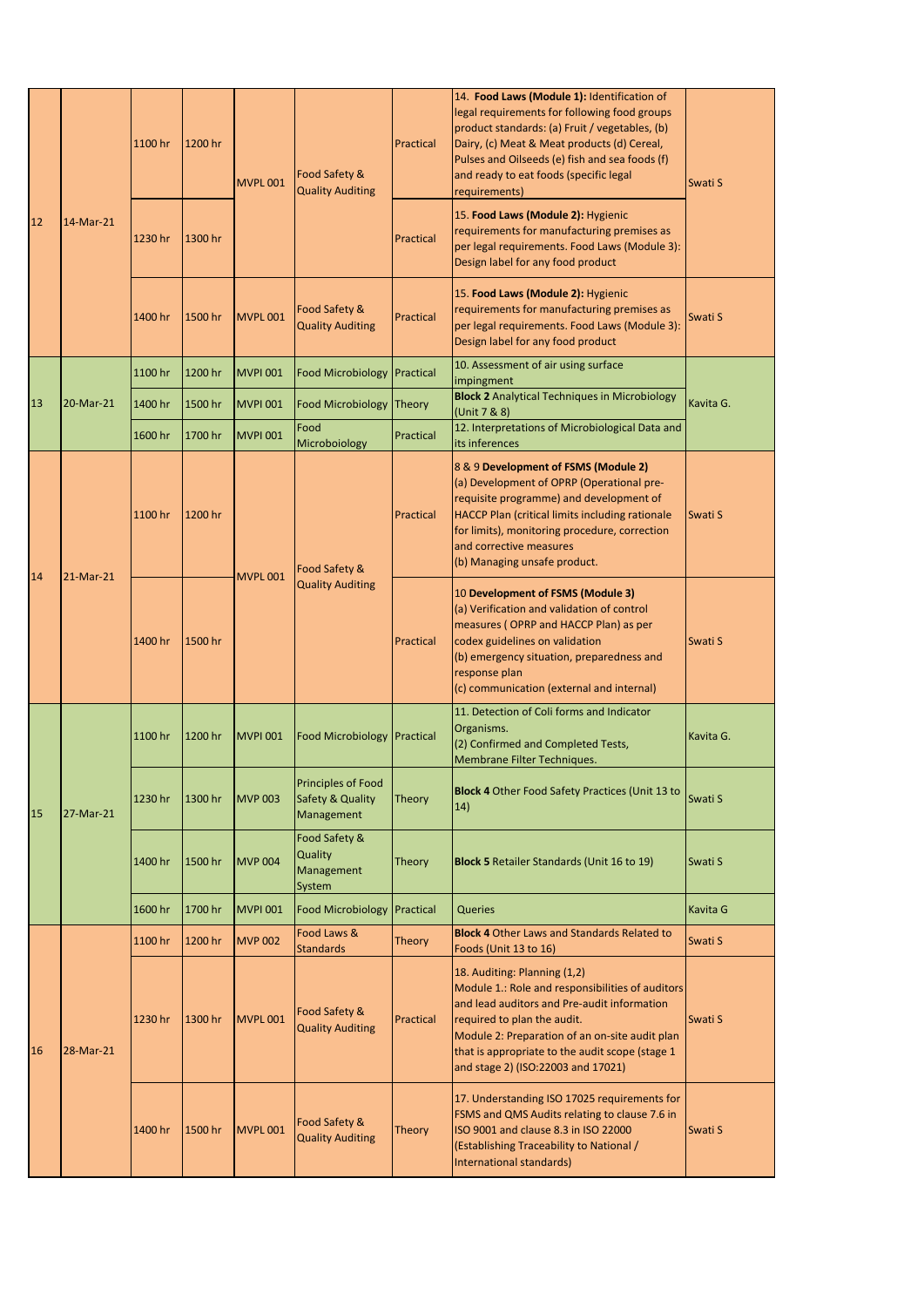| 17 | 03-Apr-21 | 1100 hr | 1200 hr | MVPL <sub>001</sub> | Food Safety &<br><b>Quality Auditing</b>                    | Practical     | 19. Module 3: Produce an audit checklist<br>including salient Features of ISO 9001 and<br><b>FSMS</b>                                                                                                                  |           |
|----|-----------|---------|---------|---------------------|-------------------------------------------------------------|---------------|------------------------------------------------------------------------------------------------------------------------------------------------------------------------------------------------------------------------|-----------|
|    |           | 1230 hr | 1300 hr | <b>MVPL001</b>      | Food Safety &<br><b>Quality Auditing</b>                    | Practical     | 20. Module 4: Document review as per the<br>case study                                                                                                                                                                 |           |
|    |           | 1400 hr | 1500 hr | MVPL <sub>001</sub> | Food Safety &<br><b>Quality Auditing</b>                    | Practical     | 21. Module 5: a. conducting the opening<br>meeting and closing meeting (as per ISO :<br>19011) b. Establishing qualification criteria for<br>auditors and lead auditors 9ISO 17021 & ISO<br>22003 for a food industry) | Swati S   |
|    | 04-Apr-21 | 1100 hr | 1200 hr | <b>MVPL001</b>      | Food Safety &<br><b>Quality Auditing</b>                    | Practical     | 22. Module 6: Mock Audit exercises to develop<br>interpersonal skills, information gathering<br>techniques and exercising objectivity in the<br>review of evidence collected.                                          | Swati S   |
| 18 |           | 1400 hr | 1500 hr | <b>MVPL001</b>      | Food Safety &<br><b>Quality Auditing</b>                    | Practical     | 23. Module 7: Post Audit Activities<br>a. Report writing, including writing valid,<br>factual and value adding non-conformity<br>report<br>b. Proposals for corrective action and follow up                            |           |
|    |           | 1100 hr | 1200 hr | <b>MVPL001</b>      | Food Safety &<br><b>Quality Auditing</b>                    | Practical     | Visit to nearby Food Establishment (eg: Food<br>joint or food factory)                                                                                                                                                 |           |
|    |           | 1100 hr | 1200 hr | MVPL <sub>001</sub> | Food Safety &<br><b>Quality Auditing</b>                    |               | <b>Interim Review</b>                                                                                                                                                                                                  | Swati S   |
| 19 | 10-Apr-21 | 1400 hr | 1500 hr | MVPL <sub>002</sub> | <b>Chemical Analysis</b><br>and Quality<br>Assurance        | Practical     | 1. Calibration of glassware.<br>2. Preparation of Standard Volumetric<br><b>Solutions</b>                                                                                                                              | Sujata C. |
| 20 | 11-Apr-21 | 1100 hr | 1200 hr | <b>MVPL002</b>      | <b>Chemical Analysis</b><br>and Quality<br>Assurance        | Practical     | 3. Moisture in Food products by hot-air oven -<br>drying method<br>4. Moisture in food products by Dean & stark<br>method                                                                                              | Sujata C. |
|    |           | 1100 hr | 1200 hr | <b>MVPL002</b>      | <b>Chemical Analysis</b><br>and Quality<br>Assurance        | Practical     | 5. Moisture in food products using Karl Fischer<br>Titration method.<br>6. Protein Conten in Food products by Kjeldahl<br>method.                                                                                      |           |
|    |           | 1400 hr | 1500 hr | <b>MVP 001</b>      | Food<br><b>Fundamentals &amp;</b><br>Chemistry              | Theory        | <b>Block 2</b> Food Chemistry (Unit 5 to 7)                                                                                                                                                                            |           |
|    |           | 1600 hr | 1700 hr | <b>MVPL 002</b>     | <b>Chemical Analysis</b><br>and Quality<br><b>Assurance</b> | Practical     | 7. Crude fat in food products by Soxhlet<br>extraction method<br>8. Total Fat in Food by Rose Gottleib method.                                                                                                         |           |
|    | 17-Apr-21 | 1100 hr | 1200 hr | <b>MVPL 002</b>     | <b>Chemical Analysis</b><br>and Quality<br>Assurance        | Practical     | 9. Volatile oil in spices<br>12. Crude fibre in Food Sample                                                                                                                                                            |           |
| 21 |           | 1400 hr | 1500 hr | <b>MVP 001</b>      | Food<br><b>Fundamentals &amp;</b><br>Chemistry              | Theory        | <b>Block 2 Food Chemistry (Unit 8 to 10)</b>                                                                                                                                                                           | Sujata C  |
|    |           | 1600 hr | 1700 hr | <b>MVPL002</b>      | <b>Chemical Analysis</b><br>and Quality<br>Assurance        | Practical     | 10. Starch in cereal grains by acid hydrolysis<br>method.<br>11. Starch in cereal grains by glucoamylase<br>method.                                                                                                    |           |
| 22 | 18-Apr-21 | 1100 hr | 1200 hr | <b>MVPL002</b>      | <b>Chemical Analysis</b><br>and Quality<br>Assurance        | Practical     | 13. Total ash content in food products.<br>14. Acid insoluble ash in food products.                                                                                                                                    | Sujata C  |
|    |           | 1400 hr | 1500 hr | <b>MVP 001</b>      | Food<br><b>Fundamentals &amp;</b><br>Chemistry              | <b>Theory</b> | <b>Block 3 Food Analysis (Unit 11 to 14)</b>                                                                                                                                                                           |           |
|    |           | 1600 hr | 1700 hr | <b>MVPL002</b>      | <b>Chemical Analysis</b><br>and Quality<br>Assurance        | Practical     | 15. pH of food products by using pH meter                                                                                                                                                                              |           |